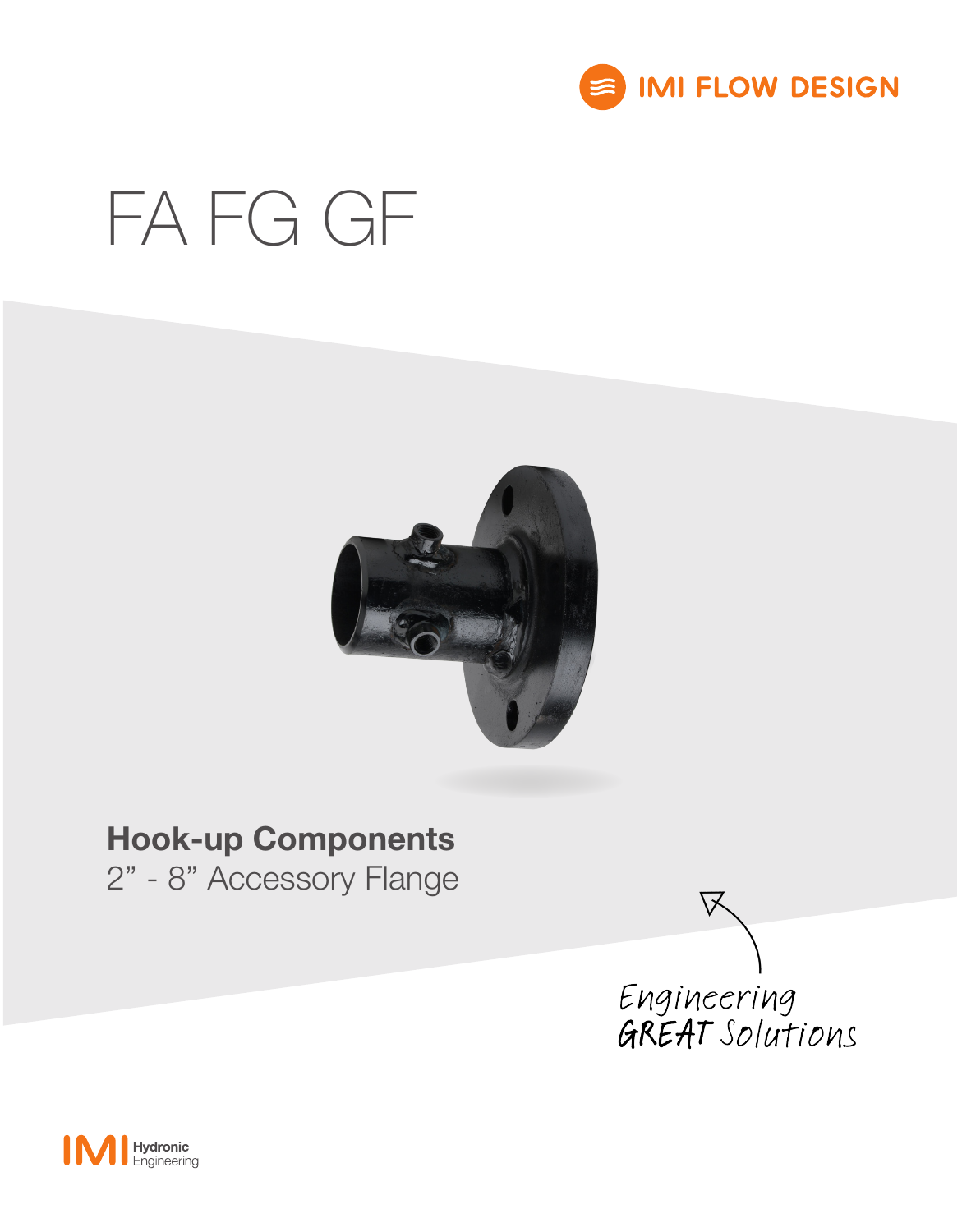## FA FG GF

Model FA - 150# raised-face flange can be used to hold up to four accessories. Any standard IMI Flow Design accessory can be placed in a 1/4" port (C4). It is generally acceptable to thread brass accessories in the steel accessory flange. The accessory ports are welded half couplings. The 1/4", 1/2" and 3/4" porting option can be placed at any of four o'clock positions; 12:00, 3:00, 6:00 and 9:00. (At an additional price.) Use 1/2" or 3/4" UB valves for drain valves. Thermowells are generally 3/4".

Model FG - 150# raised-face flange grooved end assembly can be used to hold up to four accessories. Any standard IMI Flow Design accessory can be placed in a 1/4" port (C4). It is generally acceptable to thread brass accessories in the steel accessory flange. The 1/4" (C4), 1/2" (C2) and 3/4" (C3) are welded half couplings. These porting options can be placed at any of four o'clock positions; 12:00, 3:00, 6:00 and 9:00. (At an additional price.) Use 1/2" or 3/4" UB valves for drain valves. Thermowells are normally 3/4".

Model GF - grooved flange adapter provides a direct transition from flanged components to grooved piping. Metal flange washer adapters are shipped with the unit and recommended for use with butterfly valves and serrated flange surfaces.



#### Key features

> Multiple Port Sizes 1/4", 1/2" and 3/4"

> Multiple Ports Added accessories

#### Technical description

#### Application:

Hydronic Balancing

Functions:

Accessory flange

#### Dimensions:

FA: 2" - 8" FG: 2" - 8" GF: 2" - 12"

#### Pressure class:

FA: 150# ANSI FG: 150# ANSI GF: 225 psi at 250° F

#### Material:

FA Body: Forged Steel FG Body: Forged Steel GF Body: Ductile Iron GF Seal: EPDM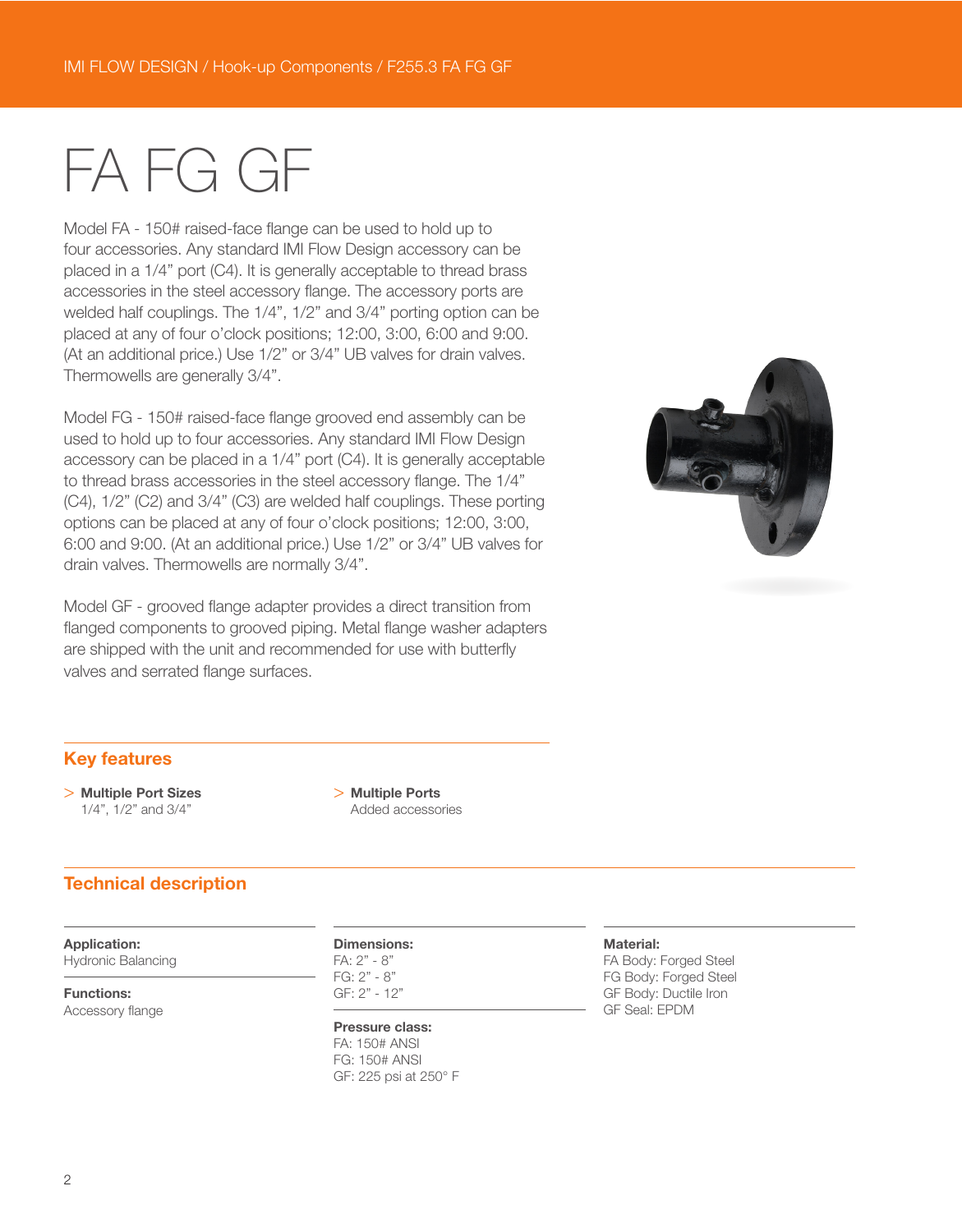#### Articles





C3 3/4"

C2 1/2"

### Model FA

#### Nominal Dimensions & Weights

| Model   | Size  | A    | B    |                | Weight |
|---------|-------|------|------|----------------|--------|
|         |       |      |      | with 1/4" port |        |
| FA0200  | 2"    | 5.00 | 6.0  | 1.72           | 6.4    |
| FA0250  | 21/2" | 5.25 | 7.0  | 1.97           | 10.9   |
| FA0300  | 3"    | 5.12 | 7.5  | 2.28           | 12.18  |
| FA0400  | 4"    | 5.31 | 9.0  | 2.78           | 16.78  |
| FA0500  | 5"    | 5.44 | 10.0 | 3.31           | 20.52  |
| FA0600  | 6"    | 5.56 | 11.0 | 3.84           | 26.0   |
| FA0800* | 8"    | 5.75 | 13.5 | 4.84           | 40.5   |

#### Notes

C4 1/4" Clock position looking from rear.

Typical model number for flange shown: FA0300 — C3 at 12, C4 at 3, C2 at 6 are optional, C4 at 12 & 3 is standard.

All weights and dimensions given are in pounds and inches and are subject to minor changes. Dimension (C) will vary depending on part size other than 1/4".

#### Model FG

#### Nominal Dimensions & Weights

|        | -               |      |      |        |
|--------|-----------------|------|------|--------|
| Model  | Size            | А    | B    | Weight |
| FG0200 | つ"              | 5.00 | 6.0  | 6.4    |
| FG0250 | 21/2"           | 5.20 | 7.0  | 10.2   |
| FG0300 | $\mathcal{S}''$ | 5.19 | 7.5  | 12.0   |
| FG0400 | 4"              | 5.34 | 9.0  | 16.3   |
| FG0500 | 5"              | 5.44 | 10.0 | 21.5   |
| FG0600 | 6"              | 5.56 | 11.0 | 26.0   |
| FG0800 | 8"              | 5.75 | 13.5 | 40.5   |

#### Notes

Clock position looking from rear.

Typical model number for flange shown: FG0300 — C3 at 12, C4 at 3, C2 at 6

Ports Optional.

All weights and dimensions given are in pounds and inches and are subject to minor changes.